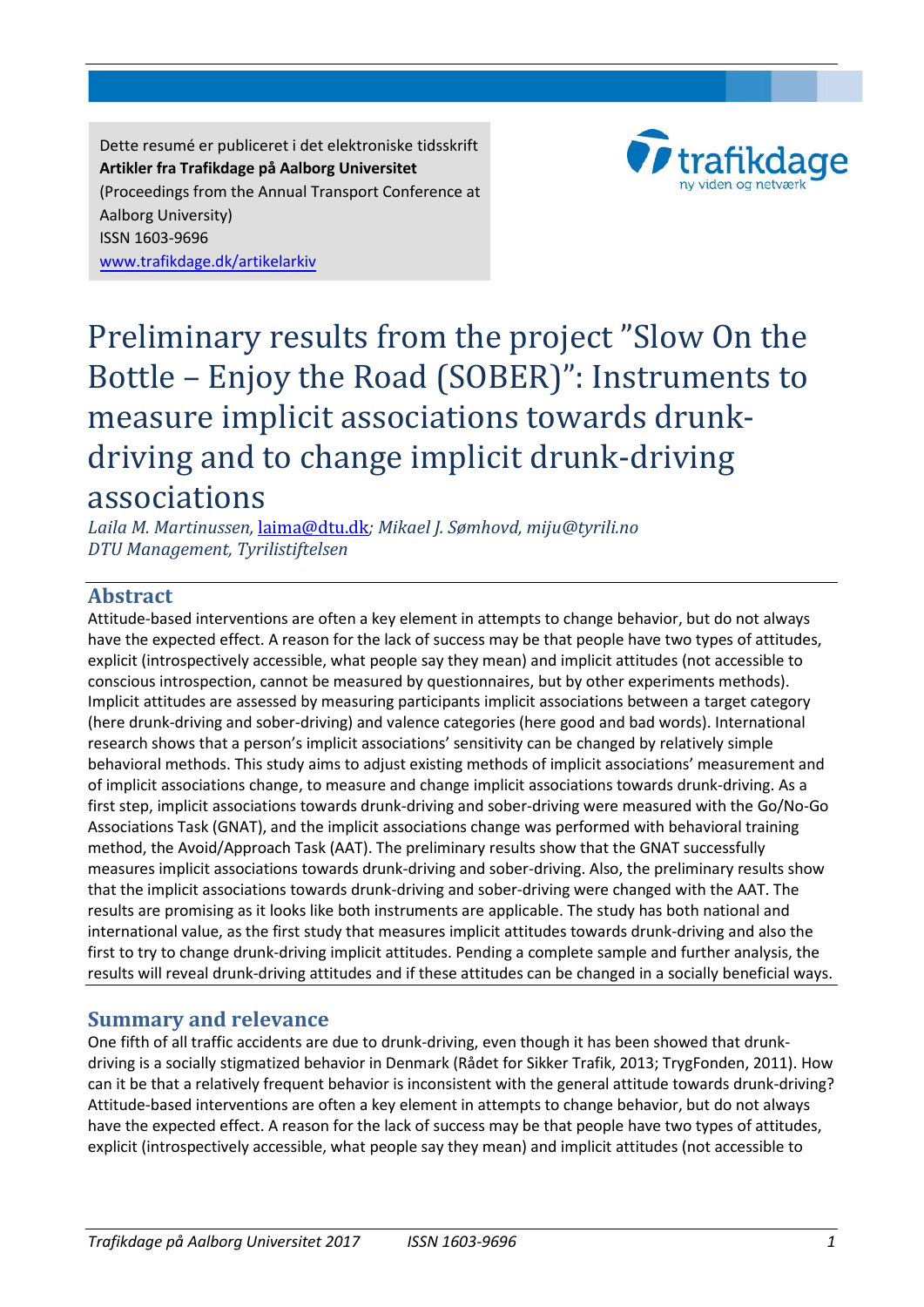conscious introspection, cannot be measured by questionnaires, but by reaction time based association measures).

Implicit and explicit attitudes direct behavior differently and in different contexts and are often inconsistent. In Denmark, both in real life and in research settings, interventions almost exclusively target explicit attitudes, but leave implicit ones untouched, despite the fact that these attitudes also affect behavior. International research shows that implicit attitudes can be changed by relatively simple methods. For example, studies have changed implicit attitudes towards math, race prejudice and also alcohol consumption efficiently (Kawakami et al., 2000, 2007a, b; 2008; Wiers et al., 2010, 2011). Due to expected social desirability biases in the explicit reporting of behaviors like drunk driving, an increased understanding of how the two kinds of attitudes relate to each other and influence behavior may thus be crucial to alter problem behavior such as drunk-driving more successfully. In order to find out more about the mechanisms behind drunk-driving, new methods for measuring and changing implicit associations have to be developed and tested.

Based on the above, the current project aims are to: 1) to modify an existing method for implicit attitude measuring – the GNAT – to measure implicit attitudes to drunk-driving; 2) altering implicit attitudes in a new research area namely drunk-driving. The hypothesis for the GNAT measure is that the respondents sensitivity will be higher for drunk-driving/dangerous stimuli paired with bad valence stimuli as well as neutral sober-driving stimuli paired with good stimuli, compared to the less 'congruent' pairs of drunk-driving/dangerous stimuli paired with good and neutral sober-driving stimuli paired with bad.

If functional this measure may help clarify the inconsistency between attitudes and behavior in relation to drunk-driving that is found in Denmark. The expected outcome of the project is knowledge that can be used to make interventions that does not only target explicit attitudes, but also implicit attitudes.

# **Method**

# **Set-up**

The experimental set-up was: first the participants completed the pre-test which consisted of the GNAT. One week later the participants came back and completed first the AAT behavioral training, and after they completed the GNAT once more.

# **Participants**

The sample consists of 72 young male drivers (age 18-27) recruited at DTU campus and via a DTU Facebook site. Attrition rendered complete pre-test and post-test data for 45 respondents. The participants received a gift card of for brunch for two persons for participating.

# **Measures**

#### **Implicit association measures**

The GNAT (Nosek & Banaji, 2001) is a computer-administered categorization-task method, which presents stimuli for a short time on the computer screen, one stimulus at a time. The participants were asked to press a response button (the ''go'' response) if the stimulus on the screen belongs to either a given target category (e.g. picture of a drunk-driving dangerous situation, or sober-driving not dangerous situation) or a given attribute dimension (e.g. bad or good word, vomit or love). If the stimulus does not belong to either of the categories, the participants are asked to do nothing (the "no-go" response). The effect measure is computed from the pooled differences in task performance between target category/attribute pairings (e.g., drunk-driving/dangerous + good vs. drunk-driving/dangerous + bad/ "sober driving"/not dangerous + good vs. "sober driving"/not dangerous + bad) that reflects the association between that kind of situation and its implicit evaluation. Since not all the data are collected, so far we will only look at the sensitivity scores, and not the pooled difference. Because this is preliminary analysis and not all data have been collected, this effect measure is not analyzed yet.

#### **Changing implicit associations**

The AAT (Kawakami et al., 2000, 2007a, b, 2008; Wiers et al., 2010, 2011) were applied to change the implicit associations. Participants were randomly assigned to either the "avoid drunk-driving" condition, the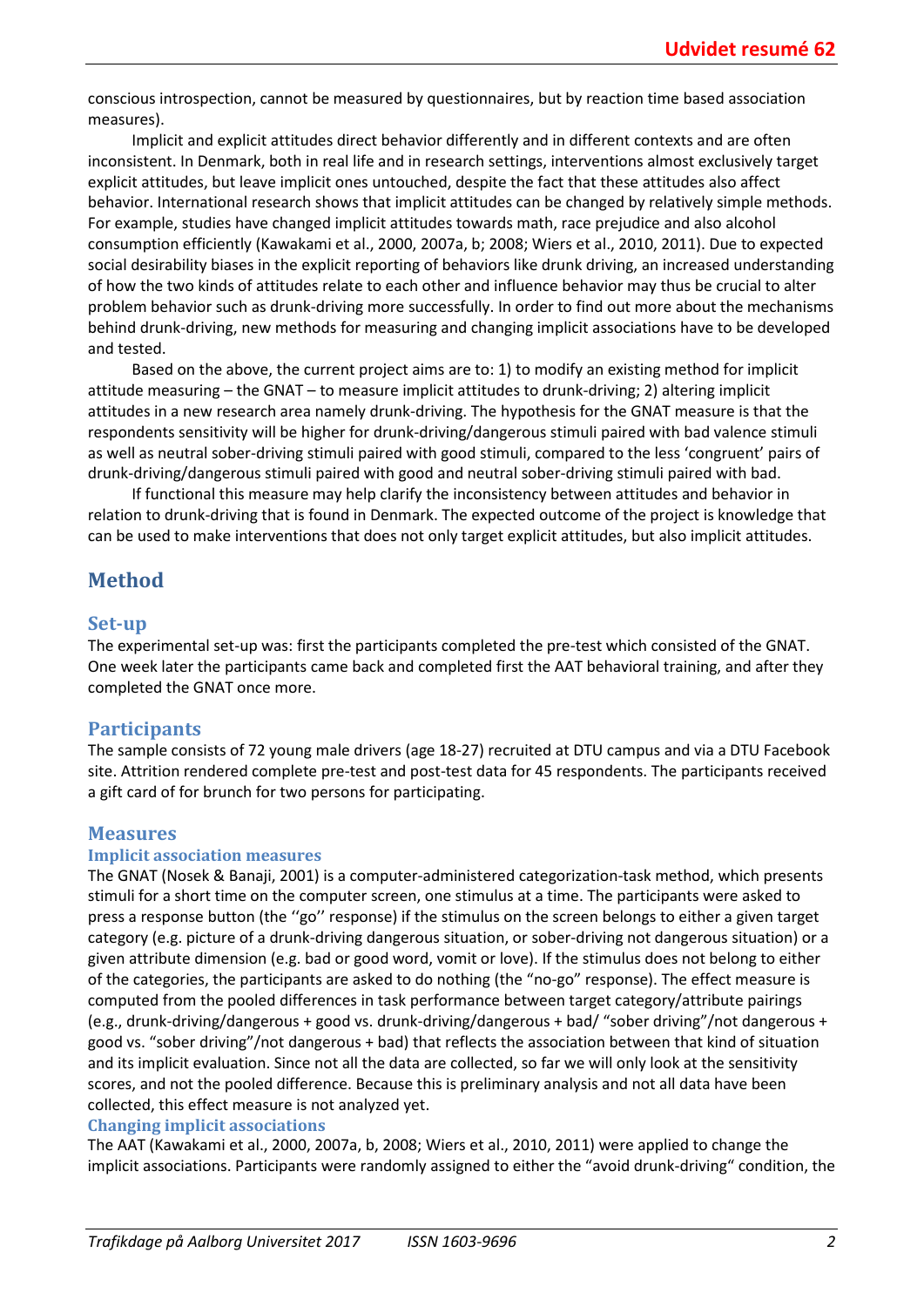"approach drunk-driving" condition or the control condition. In the "avoid drunk-driving" condition participants pushed a joystick away from themselves when presented with drunk-driving related pictures. In the "approach drunk-driving" condition the participants' approaches drunk-driving by pulling a joystick toward themselves when presented with drunk-driving related pictures. In the control condition, the participants move the joystick sideways. After the "avoid drunk-driving", "approach drunk-driving" or control condition, the participants completed the GNAT again, to measure any changes in implicit drunkdriving associations again.

# **Data collection**

Both the pre-test and the post-test comprised of the GNAT. We ran the pre-test scripts via the online java applet based platform running delivered by Millisecond LLC [\(http://www.millisecond.com/\)](http://www.millisecond.com/). The AAT learning programs and the post-test were combined in the Inquisit desktop setup and the specific contents for the experimental groups were controlled through a PowerShell script. As the AAT involves the use of a joystick the post-test were conducted in a lab.

#### **Statistical analysis**

We calculated one sensitivity index (d prime) for each of the four association pairs:

- a) Drunk-driving pictures + bad words
- b) Drunk-driving pictures + good words
- c) Sober-driving pictures + bad words
- d) Sober-driving pictures + good words

The size of the d prime indicates the bias adjusted ratios of hits (respond when they should) and correct rejections (not-respond when they should not) versus misses (not-respond when they should have responded) and 'false alarms' (respond when they should not have responded). Bias in this context could for example be a higher propensity for 'go' compared to 'no-go', which would produce artificially high hits and false alarm rate, and the other way around.

In a reliable GNAT it is expected that the d primes would be higher for the 'easy' associations, herein the drunk-driving pictures + words from the bad list as well as sober-driving related pictures + good words. The two other pairs should produce lower d primes. We examined this within the framework of a repeated measure ANOVA with the two factors category and valence words.

Finally, we preliminarily tested for within subjects pre-test to post-test changes from split into the three AAT learning groups with two paired t-tests. We performed all computations and analyses in SPSS 22.

# **Results**

The participants had a significantly higher sensitivity towards the hypothesized pairs,  $F(1,71) = 23.4$ , p < .001, suggesting that this GNAT is a reliable measure of implicit associations between drunk-driving stimuli and the valence label 'bad' (see Figure 1 for illustration).

Further, the preliminary analyses of pre- to post change in sensitivity indicates that the AAT group that pushed away ('avoided') drunk-driving related pictures got significantly more sensitive to drunkdriving pictures paired with good words. The avoid group also got more sensitive also to drunk-driving pictures paired with bad words. The joystick sideways group, the control group, got more sensitive to drunk-driving with bad words, and the pull (approach) drunk-driving pictures group did not change in sensitivity to any of the pairs (see Table 1 and 2).

| <b>Groups</b>                                           | N  | Mean     | <b>SD</b> |         | Df | Sig. (2-tailed) |  |  |
|---------------------------------------------------------|----|----------|-----------|---------|----|-----------------|--|--|
| AAT: DD is not dangerous                                | 17 | $-0.129$ | .547      | $-.971$ | 16 | .346            |  |  |
| AAT: DD is dangerous                                    | 20 | $-186$   | .285      | $-2.92$ | 19 | $-009**$        |  |  |
| AAT: Does not learn anything / Control   9              |    | $-.128$  | .321      | $-1.98$ | 8  | .265            |  |  |
| Note. DD = Drunk driving. AAT = Approach/Avoidance test |    |          |           |         |    |                 |  |  |

**Table 1 – Pretest GNAT DD is not dangerous versus posttest DD is not dangerous**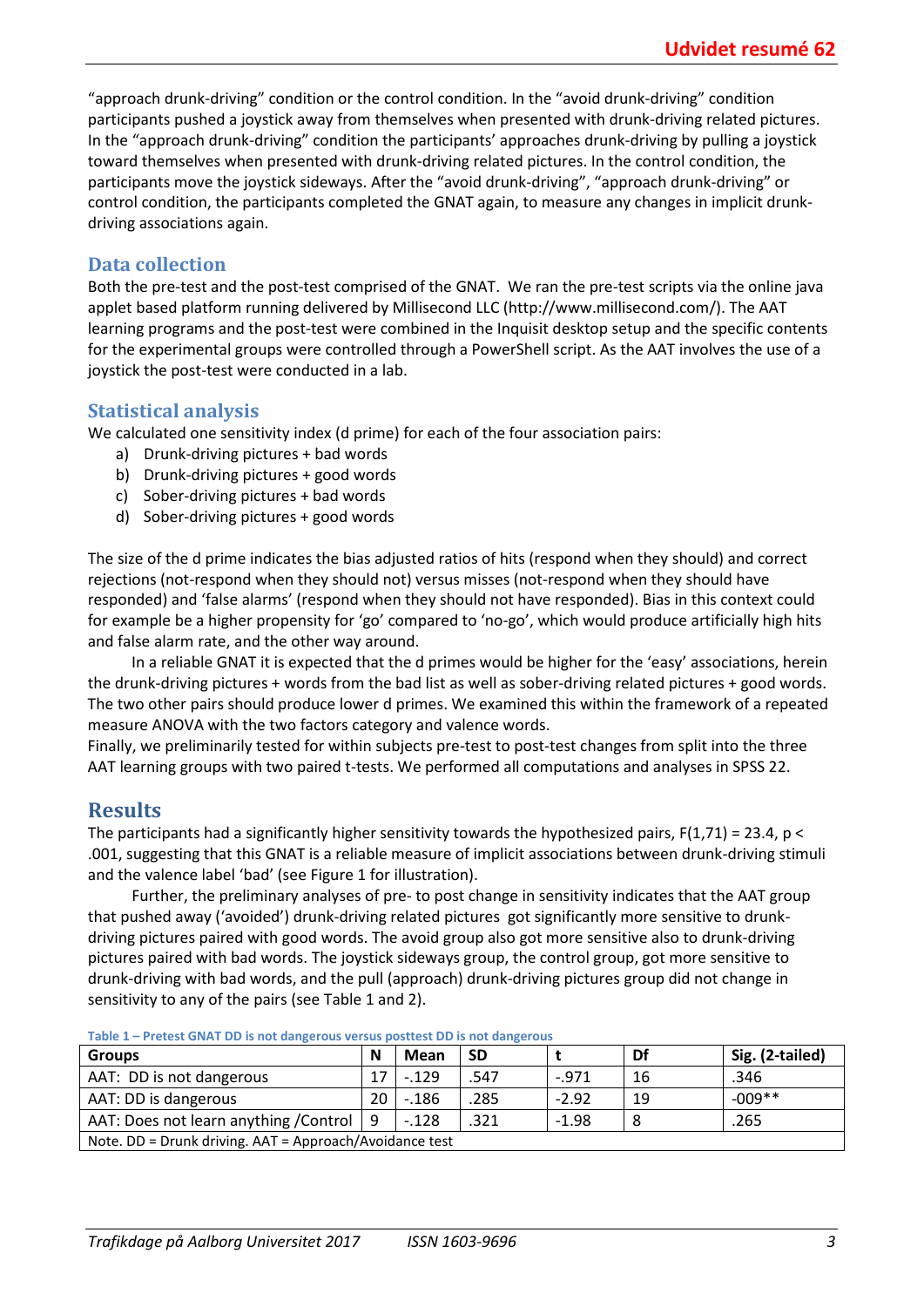| <b>Table 2 – FICLEST QIVAT DD IS GAILER DUS VEISUS DUSTIEST DD IS GAILER DUS</b> |    |          |      |         |    |                 |  |  |  |
|----------------------------------------------------------------------------------|----|----------|------|---------|----|-----------------|--|--|--|
| <b>Groups</b>                                                                    | N  | Mean     | SD   |         | Df | Sig. (2-tailed) |  |  |  |
| AAT: DD is not dangerous                                                         |    | $-0.196$ | .456 | $-1.77$ | 16 | .096            |  |  |  |
| AAT: DD is dangerous                                                             | 20 | $-.224$  | .395 | $-2.54$ | 19 | $.020**$        |  |  |  |
| AAT: Does not learn anything / Control   9                                       |    | $-.370$  | 311. | $-3.56$ |    | $.007**$        |  |  |  |
| Note. DD = Drunk driving. AAT = Approach/Avoidance Test                          |    |          |      |         |    |                 |  |  |  |

**Table 2 – Pretest GNAT DD is dangerous versus posttest DD is dangerous**



**Figure 1. GNAT sensitivity measure output.** 

# **Discussion and outline**

The results are twofold: 1) confirm that the newly adjusted GNAT successfully works to measure implicit associations towards drunk-driving, 2) the AAT successfully alter implicit associations towards drunkdriving, however only within some conditions.

Importantly, the results so far are preliminary and thus does not say anything about the implicit attitudes towards drunk-driving, just that the participants have the expected implicit associations towards drunk-driving, i.e., drunk driving is bad, and sober-driving is good. The AAT results is also preliminary, nevertheless results show that the method alter the implicit associations, i.e., the participants get more correct hits in the GNAT after the behavioral AAT, thus the participants associations get more sensitive towards drunk-driving stimuli and the valence categories. This is true for the avoid-group, however not for the approach-group. One explanation for why the results are not significant for the approach-group is that